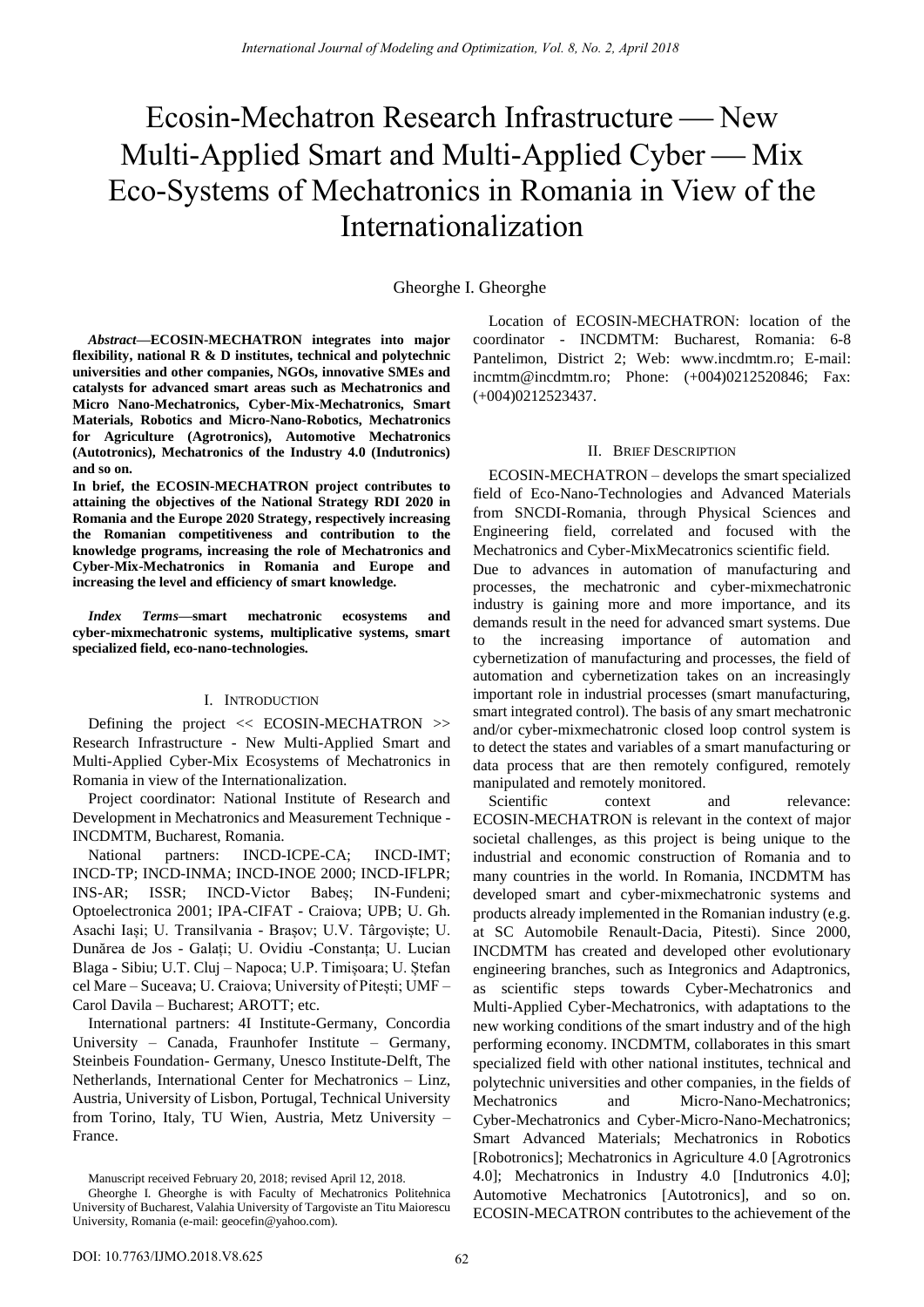objectives of the National Strategy RDI 2020 Romania and of the Europe 2020 strategy, namely general strategic objectives: increasing the competitiveness of the Romanian economy through innovation, increasing the Romanian contribution to the knowledge programs; increasing the role of science in society and specific objectives: increasing the level and efficiency of knowledge in correlation with the public priority: new and emerging technologies.

Degree of implementation in Romania: ECOSIN-MECATRON includes a National Strategic Consortium (Universities and Research Entities), which will expand its strategy at European / international level (with existing Mechatronics and Cyber-MixMechatronics entities in Europe). The implementation steps are: S1 - the development of the National Consortium (achieved) and the International Strategic Consortium (to be achieved); S2 - Tendering projects in the fields of RI under national and European programs (partially implemented); S3 - project execution (in progress); S4-Monitoring of construction of equipment related to projects and infrastructure (in progress); S5-Monitoring of national and European project financing (to be achieved); S6-Enrollment of RI in (national and European / International) Networks, completing the National and European Values Chain (to be achieved); S7-value contribution of the RI (to be achieved). RI highlights the achievements already begun, with socio-economic impact, as follows: achieving over 250 smart mechatronic products implemented in the industry (e.g. Automotive Industry - SC Automobile Renault-Dacia, SC Componente Auto Topoloveni, SC Renault Technologie Roumanie, etc.), creation of new jobs (about 220); increasing labour productivity, increasing the quality of manufacturing, etc.

Socio-economic impact: (a) the chronology of events: established in 2010, and based on the POSCCE projects (see section 3 of RI File). The initiative started with the projects won under POSCCE competitions, as early as 2010, for the smart fields: CENTRES: Sedcontrol, Biomecatronica, Certim, Cermiso, Knowledge Transfer and Mechatronic Products.

(b) the type of service they provide or they will provide: industrial and laboratory services; for smart manufacturing services; new and advanced materials; micro-nanotechnologies; automation and cybernetization of manufacturing, etc.

The socio-economic impact in Romania will be sustainable and developed for a Romanian information society with a modern and competitive 4.0 industry and with a smart agriculture, and so on.

The socio-economic impact in the EU and worldwide will be globally sustainable and developed for a society of smart knowledge and a neural society, with smart industries and economies, with superior and performing social, cultural and communication relations and with societal transformations and changes, corresponding to the level of the  $21<sup>st</sup>$  century.

Unique character of ECOSIN-MECHATRON:

Radical societal changes (industry 4.0 - both smart and cybernetized, agriculture 4.0 - both smart and cybernetized, smart medicine, advanced aerospace industry - mechatronic and cyber-mechatronic systems and technologies for adaptive and multifunctional aerospace systems (e.g. drone systems and networks for agriculture - control of crops and agricultural produce), etc.

ECOSIN-MECHATRON contributes to the achievement of the objectives of the National Strategy for RDI 2020, namely general strategic objectives:

ECOSIN-MECHATRON contributes to the achievement of the main and specific objectives of the National RDI Strategy 2020 at national level and of the Europe 2020 and Europe 2030 Strategy at European / International level.

Financial information:

Construction and infrastructure costs for the European component: 280 million Euros

Construction and infrastructure costs for the Romanian component: 56 million Euros (of which spent and included in contracted projects: 7.009 million Euros);

Total running costs: 38 million Euros.

Running costs, Romanian contribution: 19 million Euros.

• Representative image:



Fig. 1. Brand and Logo of Cyber-MixMechatronics Domain.

#### III. CONTENTS OF ECOSIN-MECHATRON

# *A. Preamble*

The new smart specialization Mechatronics, Mix - Mechatronics and Cyber - MixMechatronics, addresses the philosophy of education in the new Engineering for the Future and the Future Cognitive Society, as well as the holistic multidisciplinary of it.

Depending on the new requirements of the process, product, materials, technology, energy, application and effect in industry, economy and society, this new field has been developed, upgraded and adapted to meet various operational criteria such as reducing material resources, energy and finance, high-level operation, optimal ergonomics, and cost-cutting at the limit.

In this sense, the concept and the evolutionary structure of the smart specialized field develops towards a generative evolution, by adding new structural, functional elements and components and subsystems, based on new principles and adapted to the new scientific discoveries, in order to obtain technical facilities and effects, technological and economic demands required by the concrete applications of smart mechatronic products, technologies and services.

Cyber-mix-mechatronics systems are involved in selective scenarios and variants and in support of their construction, through engineering challenges, as follows:

- selected scenarios on "remote system for monitoring controllers";
- selected scenarios for "actuator detection control system";
- selected scenarios on the "automated traffic control and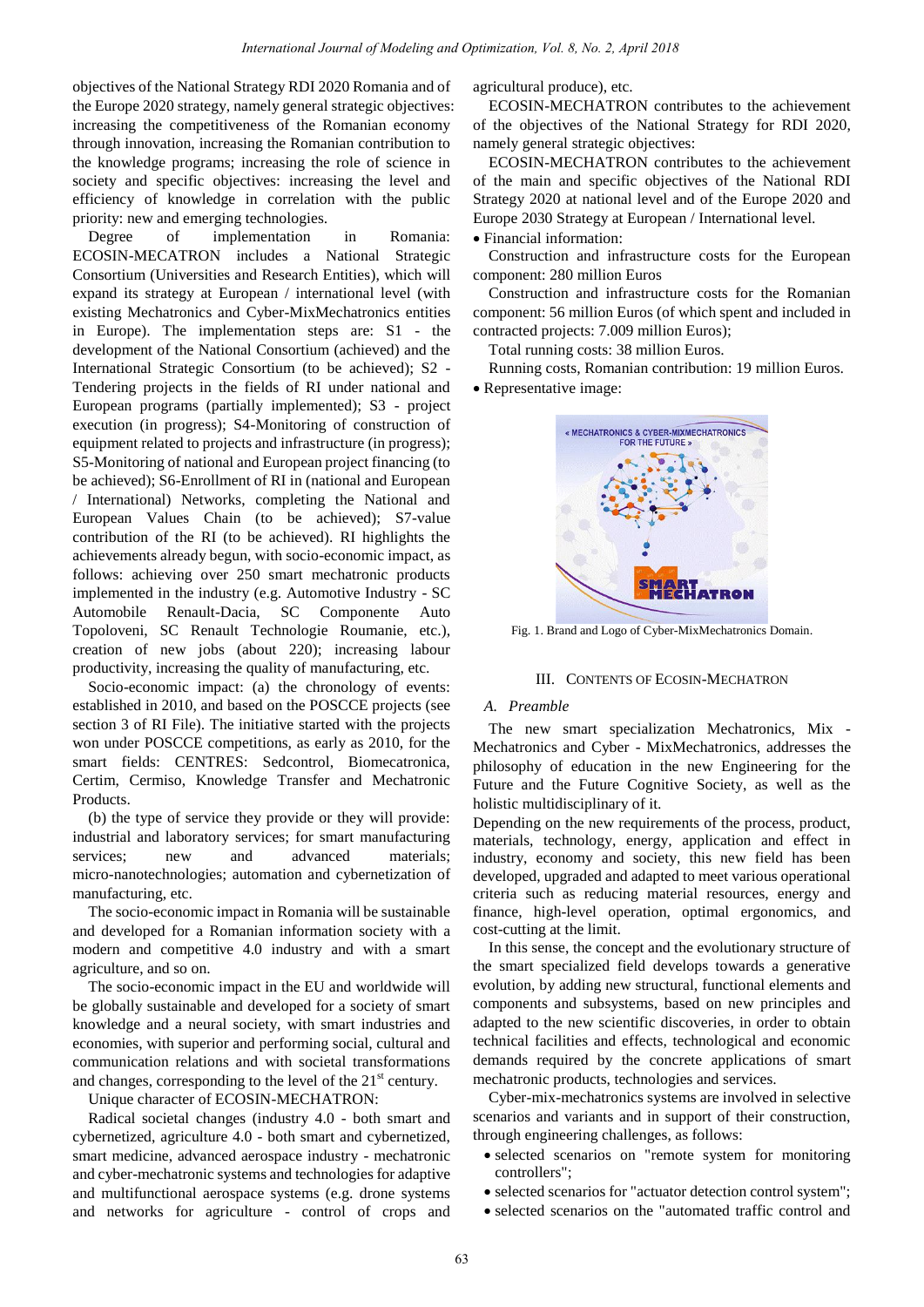monitoring system";

- selected scenarios on "mobile surveillance system for automobile traffic";
- selected scenarios for the "communication channel monitoring system";
- concept of a "cyber-mechatronic robot system with remote monitoring and remote-control functions" and of modularized systems of programming and coordination in cyberspace;
- concept of a "smart 3D mechatronic system with two grippers and two 3D sensors for measurement, integrated control and industrial services" and of modularized systems of programming and coordination in cyberspace;
- concept of a "cyber-mechatronic technological instrument system with remote monitoring and remote-control functions and of modularized systems of programming and coordination in cyberspace;
- modular structure of a "smart mechatronic and cyber-mechatronic control system of castings in the automotive industry by remote control and remote monitoring" and of modularized systems of programming and coordination in cyberspace;
- concept of "convergence of complexity in cyber-mechatronics";
- "microcontroller programming and interfacing to intelligent mechatronic and cyber-mix-mechatronic systems";
- "smart mechatronic 3D equipment for processes of measurement, control and industrial services";
- "dual three axes smart mechatronic intelligent 3D equipment";
- "creating virtual prototypes that increase the speed of development of mechatronic and cyber-mix-mechatronic machines";
- "conceptual design of the magnetic suspension for the suspension system";
- "structure of a cyber-mix-mechatronic 3D multi-application system with remote monitoring and remote-control functions";
- "magneto-rheological damping system for railway vehicle suspensions";
- etc.

# *B. Foundation*

It is presented in the original concept, the foundation of the multi-application cyber-mix-mechatronic systems as parts of the physical-cybernetics systems (cyber-physical and intelligent solutions for construction). The paper focuses on the basics of cyber-physical systems supported by the world's great strategists, with specific examples and concepts, with potential societal applications - mechatronic and clatronic intelligent systems, virtual reality systems with some major challenges on reliability and uncertainty, abstraction levels and mismatch physics-cybernetics as well as design software, time-sensitive programming languages and networking for super dense time [1]-[3].

The scientific work exemplifies the creation / realization of multi-application cyber-mixmechatronic systems as parts of global cyber-physical systems.

The Universe of Cyber-Physical Systems (or Physical Cybernetics) includes, in its program of development and implementation, the main stages, step by step, to materialize

and implement them in society, to ensure innovative national, European and international strategies for a post knowledge-based and neural society.

Thus, they are based on the "bases of cyber-physical systems" created and grounded by the great strategists of the world regarding:

The concepts of cyber-physical systems (supported by global strategists Christopher Chadwick, Sarah Betzig and Fei Hu);

The design challenges of cyber-physical systems (supported by global strategists Cameron Patterson, Roger Vasquez and Fei Hu);

Creating mobile cyber-physical systems (supported by global strategists Yeqing Wu and Fei Hu).

Follows the "design principles of cyber-physical systems": > cyber-physical systems controllers (supported by Tony Huynh, Ahmed Alsadah and Fei Hu);

> learning apprenticeship on the Physical-Cybernetic Intelligent System (supported by Kassie McCarley, Joseph Pivscan and Fei Hu);

> application of HDP-HMM for the dynamic recognition of "hand gestures" (supported by world strategies Lv Wu Ting Zhang and Fei Hu);

> Modelling problems in Cyber-Physics Systems (supported by global strategies Michael Johnson, Tony Randolph and Fei Hu);

> Modelling Cyber-Physics Systems (Cognitive Vehicles - Remote Airplane), (backed by global strategy Meng Cheng Ong, Fei Hu and Yang-Ki Hong);

> Security of Cyber-Physics Systems (supported by Steven Guy, Erica Boyle and Fei Hu);

> Physical Cyber Security Systems - Smart Network example (supported by Rebecca Landrum, Sarah Pace and Fei Hu),

Continuing with "Intelligent Sensor Architecture - the basis of Cyber-Physics Systems, on:

> wireless sensors and wireless actuators for applications in Cyber-Physics (supported by Kassie McCarley, Joseph Pierson and Fei Hu);

> communication detection (supported by Trenton Bennet, John Har and Fei Hu);

> Integrated / Deployed Wireless Microsystem Architecture and Security (supported by Derek Chandler, Jonathan Pittman, Jaber Abu-Qahouq, and Fei Hu);

> the application of a learning machine in physical sensing activity monitoring (Wenlong Tang, Ting Zhong and Edward Sezonov)

Finally, it concludes with "Cyber-Physical Civil Applications" for:

> creating efficient energy (supported by great strategists Preston Arnett, Jan Wolfe and Fei Hu);

> Creating cyber-physical systems for smart grid smart applications (supported by great strategists Matei Rell, Loilim Muirhead and Fei Hu);

> Creating Video in Unmanned Aircraft for Cyber-Physical Systems (supported by great strategists Meng Cheng Ong, Fei Hu, Yang-Ki Hong, Kenneth Rieks, and Jaber Abu-Qahouq);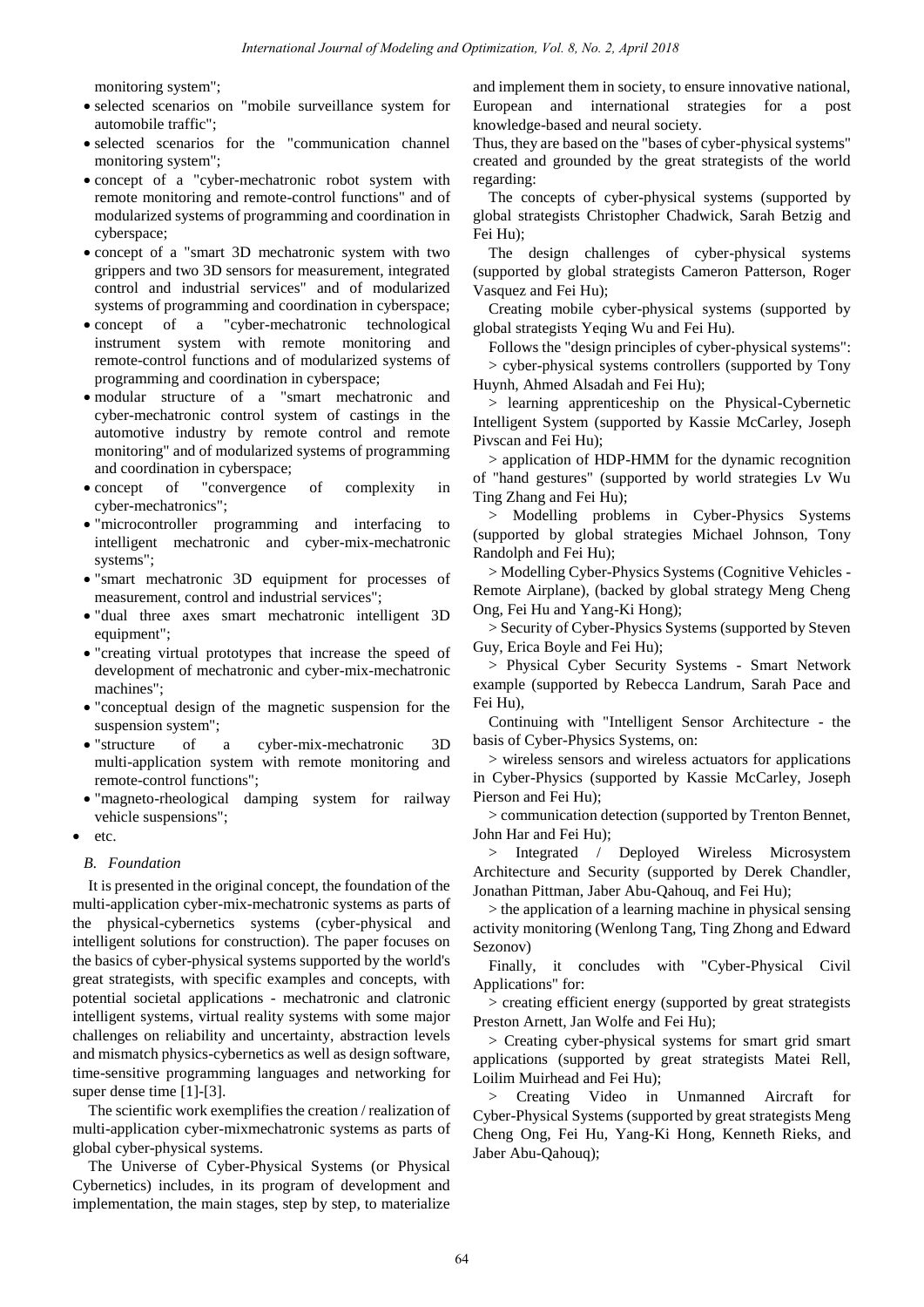### *C. Conception and Realization of Experimental Mechatronics and Cyber-mixmechatronics Models*

 **3D cyber-mix-mecatronic System ultraprecise multiaplicative for remote control and remote monitoring** (Fig. 2) [1], [2], [4].

According to figure 2, the matrix structure physical (mixmechatronics) and cybernetical (IT&C) of the system, enables automation, computerization and remote communication, intelligent control and monitoring, thereby contributing to raising the quality level and reducing operating costs specific to the automotive industry.

The 3D axis system  $(x, y, z)$  1.1 with ultraprecise remote control is ordered by PC with specific software 1.4 and 1.5 for the realization of measuring function of a part 1.3 with 3D ultraprecise probe 1.2. The system is protected with laser protection barrier 1.6 and communicate with special equipment from the electronic unit 1.7 in PLC 2.1 and Internet GPRS 4G. This communication connection is linked with remote control centre 3 provided with a computing station 3.2 and 3.3 connected to the router 3.1 and on which specialized software 3.4 runs.

In the 3D mode of travel, the cyber-mix-mechatronic system is designed to be operated locally using a program preinstalled on PC equipped with display and control software and modelling and emulating remote position. Switching between the two operating modes can be done anytime and measurement (3D control) points may be stored in the memory functioning in the automatic PLC mode. Thus, all these complex functions may be implemented by integrating several functional testing and smart subsystems.



- 1.5 Display and local user interface;
- 1.6 Laser protection barrier

1.7 Unit with command system, driving system and telecommunications system;

Fig. 2. 3D cyber-mix-mecatronic System ultraprecise multiaplicative for

remote control and remote monitoring

7.2 PC Display

7.3 PC Remote monitoring software

At the same time, this cyber-mixmecatronic system does not require the continued presence of the qualified and costly human operator and aims to ensure operating parameters at nominal values, along with the advantages of cyber technology, such as:

- minimizing operating troubleshooting time;
- preventive strategies in the operation and maintenance process;
- modularity, flexibility and security.

The 3D multiaplicative cyber-mixmechatronic system, for remote control and monitoring provides connection of remote process stations to one or more central control systems, using various public or private networks for event-driven take-backs caused by an event or cyclical data processing performed using special protocols and effectively managed. The cyber-mixmechatronic system uses one or more software to connect it to the "remote control and monitoring centre" based on modern GPRS technologies and multiple PLCs. The cyber-mixmecatronic system can also do the remote service that offers data exchange via the telephone line or via the Internet and Intranet, using remote equipment and systems such as computers, machines, installations and lines production, error detection, diagnostics, activity optimization, maintenance, repairs, etc.

Thus, the cyber-mixmecatronic system makes significant contributions to minimizing the cost and increasing the efficiency and productivity of industrial activities. The main system services consist of:

- remote control system remote control and monitoring;
- remote maintenance, consist of:
- $\bullet$  remote monitoring determining of the status of the system;
- $\bullet$  remote diagnosis identifying the causes of malfunction;
- remote maintenance eliminating causes;
- acquisition of geometric and mechanical parameters.

 **The cyber-mixmechatronic system with remote control and remote monitoring** (Fig. 3) [2], [5]



monitoring.

According to Fig 3, the physical (mechatronics) and cybernetics (IT&C) matrix structure of the system, enables automation and computerization of remote processes (remote control and remote monitoring) of the industrial manufacturing line.

The system performs the function of protecting workstations from human errors specific to fabrication lines (1.1) in the series in the industry, such as automotive parts in the manufacturing industry. Parts (1.2) call feature tags with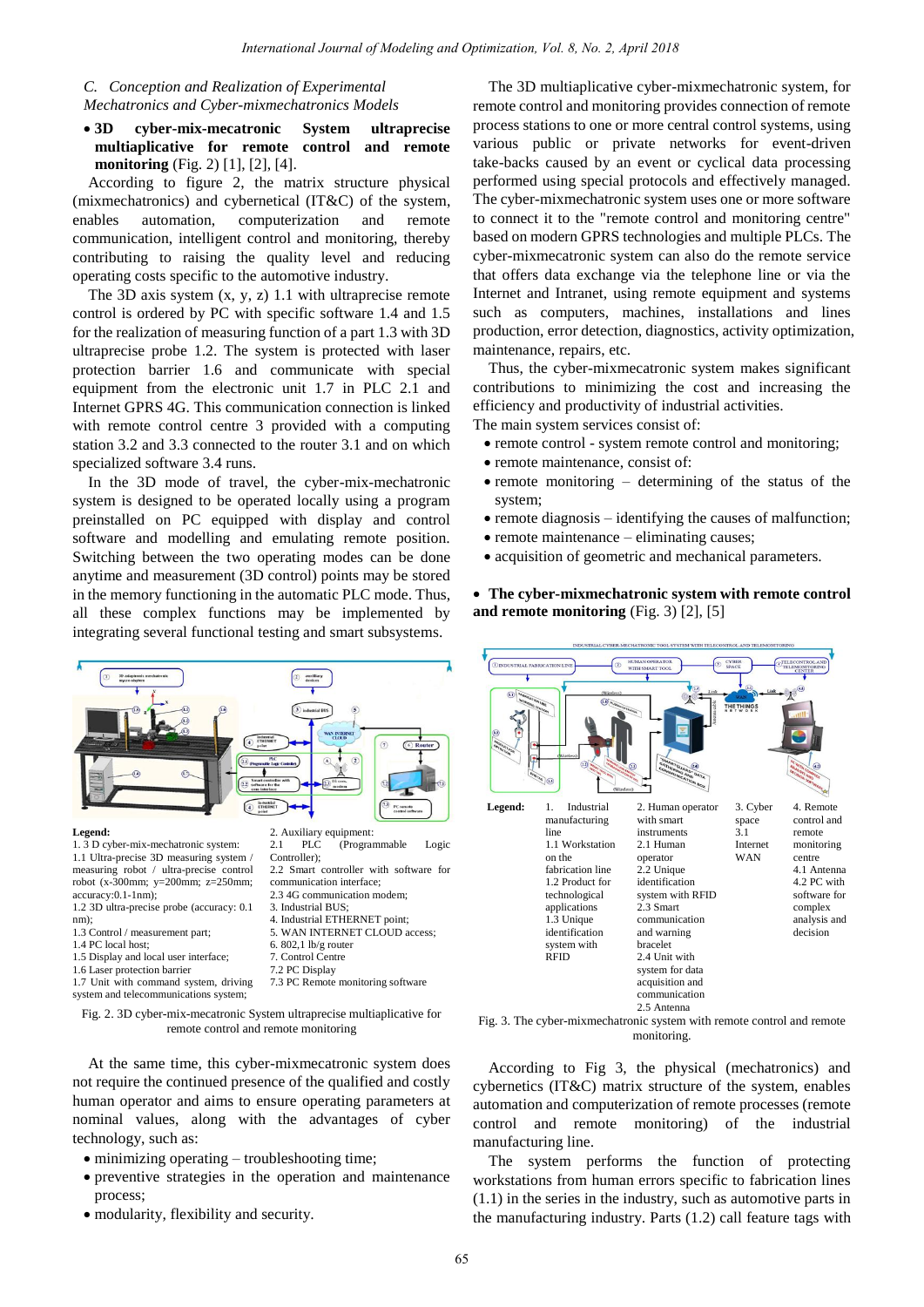unique ID RFID (1.3) communicating bi-directionally with a drive (2.4) with automation equipment and telecommunication local but also a smart bracelet (2.3) situated on the hand of the operator who is using the device (2.2) equipped with RFID tag and bidirectional communication. Intercommunication between elements listed (part, device, operator) is collected and transmitted using antennas (2.5) and (4.1) through the Internet to a (4.2) computing station at the centre of remote monitoring and remote control (4).

The computer centre remote monitoring and remote control (4.2) running special software designed to synchronize tasks on a database technology and eliminate errors caused by real-time tracking and manufacturing through a comprehensive analysis and forecasts.

## **Smart multi-application cyber-mixmechatronic device type industrial robot for remote control and remote monitoring of operational and service processes (Fig. 4) [3], [6].**

 According to the fig. 4, the structure of the physical matrix [Mechatronics and Cybernetics  $(IT & C)$ ] of the system allows the cybernetization and remote communication of technological operational processes and of processes that service the industry, thus contributing to a higher increase in productivity and of quality of smart industrial. The cyber-mixmechatronic multi-application system performs a remote control and remote monitoring of an industrial robot (1) connected to the cyberspace via the control unit 1.2 and the interface 1.3 with both the internal industrial bus (2.1) and Internet via a 4G GPRS modem. Through this communication connection is made the link to a centre of remote control and remote monitoring (3) provided with a computing station (3.2) and (3.3) connected to the router (3.1) and running specialized software for robot control (3.4).



Fig. 4. Smart multi-application cyber-mixmechatronic device type industrial robot for remote control and remote monitoring of operational and service processes.

 **Cyber-mixmechatronic system for dampening for automotive and with remote control and remote monitoring functions (Fig. 5) [1], [7].** 

According to the mentioned figure, the structure of the physical matrix (damper and cybernetics (IT  $&$  C) of the cyber-mixmechatronic system for dampening for automotive allows the smart computerization and cybernetization of the automotive and of the automotive industry, by raising the quality and increasing productivity of the automotive industry.

The cyber-mixmechatronic system for dampening for automotive allows the function of remote monitoring and remote control of a smart damper (1) provided with an electromagnet (1.1) powered by a high voltage source (1.6) in order to modulate the degree of viscosity of the rheologic fluid (1.3).

To obtain information on the global acceleration of the cyber-mechatronic assembly attached to a tire of a vehicle uses the sensor (1.4) and the interface (1.5) connected to an intelligent control and remote-control equipment (1.7).

Internet WAN network connection is performed using a specialized 4G GPRS modem (1.9) provided with an antenna (1.8).

Through this communication connection is made the link to a centre of remote control and remote monitoring (3) provided with a computing station (3.2) and (3.3) connected to the router (3.1) and running specialized software for robot control (3.4).





# IV. THE SCIENTIFIC RESULTS OF MECHATRONIC AND CYBER-MECHATRONIC RESEARCH OBTAINED BY ECOSIN-MECHATRON

**The scientific results** obtained in the ECOSIN-MECHATRON infrastructure are synthesized as follows:

- concepts of virtual models in variants and scenarios for mechatronic and cyber-mechatronic systems, with applications in industry (e.g. automobile industry - SC Automobile Renault - Dacia SA Pitesti, SC Auto Components SA Topoloveni, SC Comis SRL Valenii de munte etc) in medicine (e.g. smart mechatronic technologies for selective sintering with laser beam - Hospitals in Bucharest, etc.)
- physical models in original solutions for mechatronic and cyber-mix-mechatronics systems with industrial